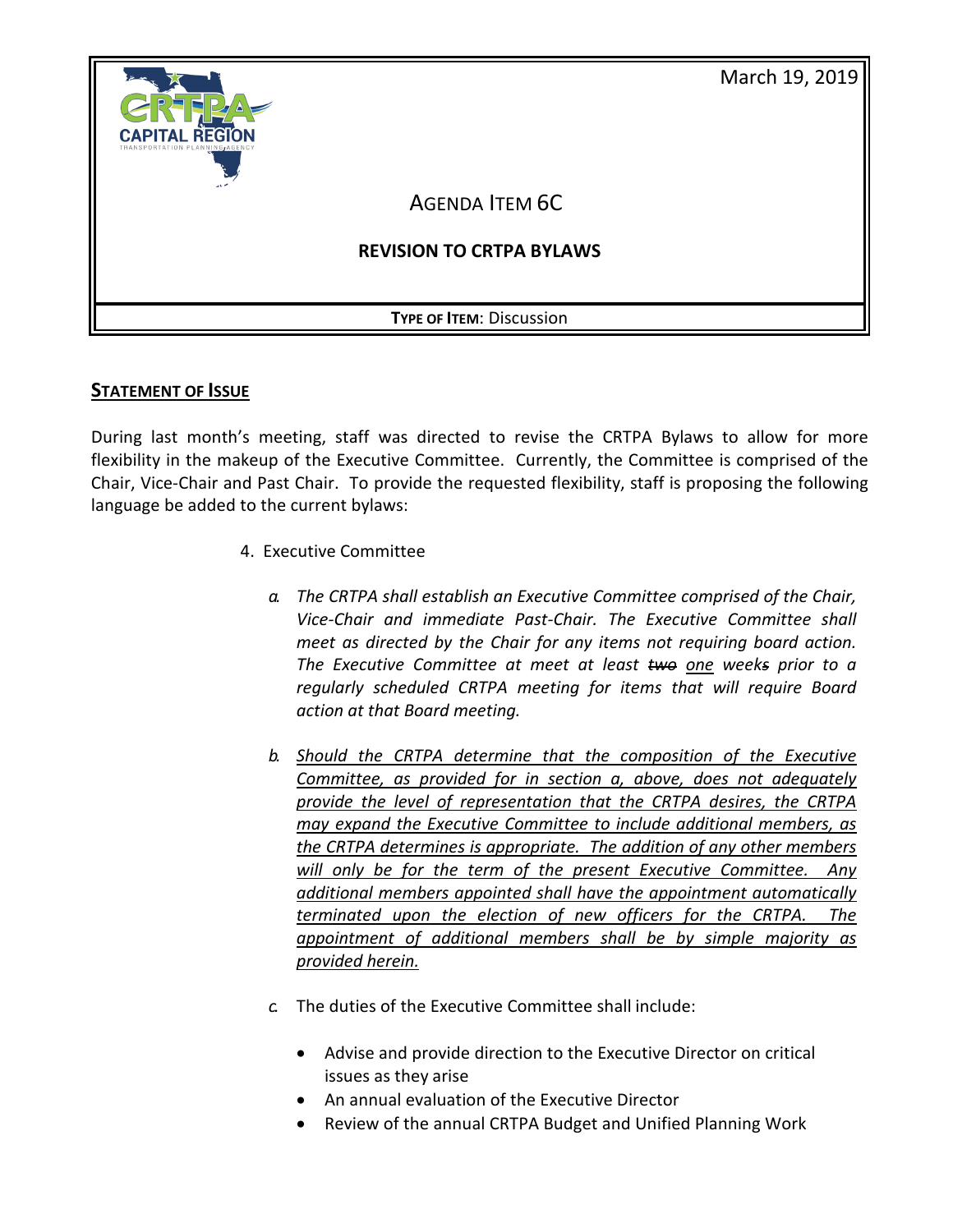Program (UPWP)

- Development of annual legislative priorities in consultation with the designated MPOAC representative.
- Review of legislative issues during session
- Establishment of CRTPA personnel policies and procedures
- Review of contracts
- Emergency approval of time-sensitive items
- *d.* The Board shall have the authority to delegate additional duties to the Executive Committee.
- *e.* As needed, the above duties of the Executive Committee shall be provided to the full board.

#### **RECOMMENDED ACTION**

- Option 1: Adopt proposed changes
- Option 2: As desired by the Board

# **ATTACHMENT**

Attachment 1: CRTPA Bylaws with proposed revisions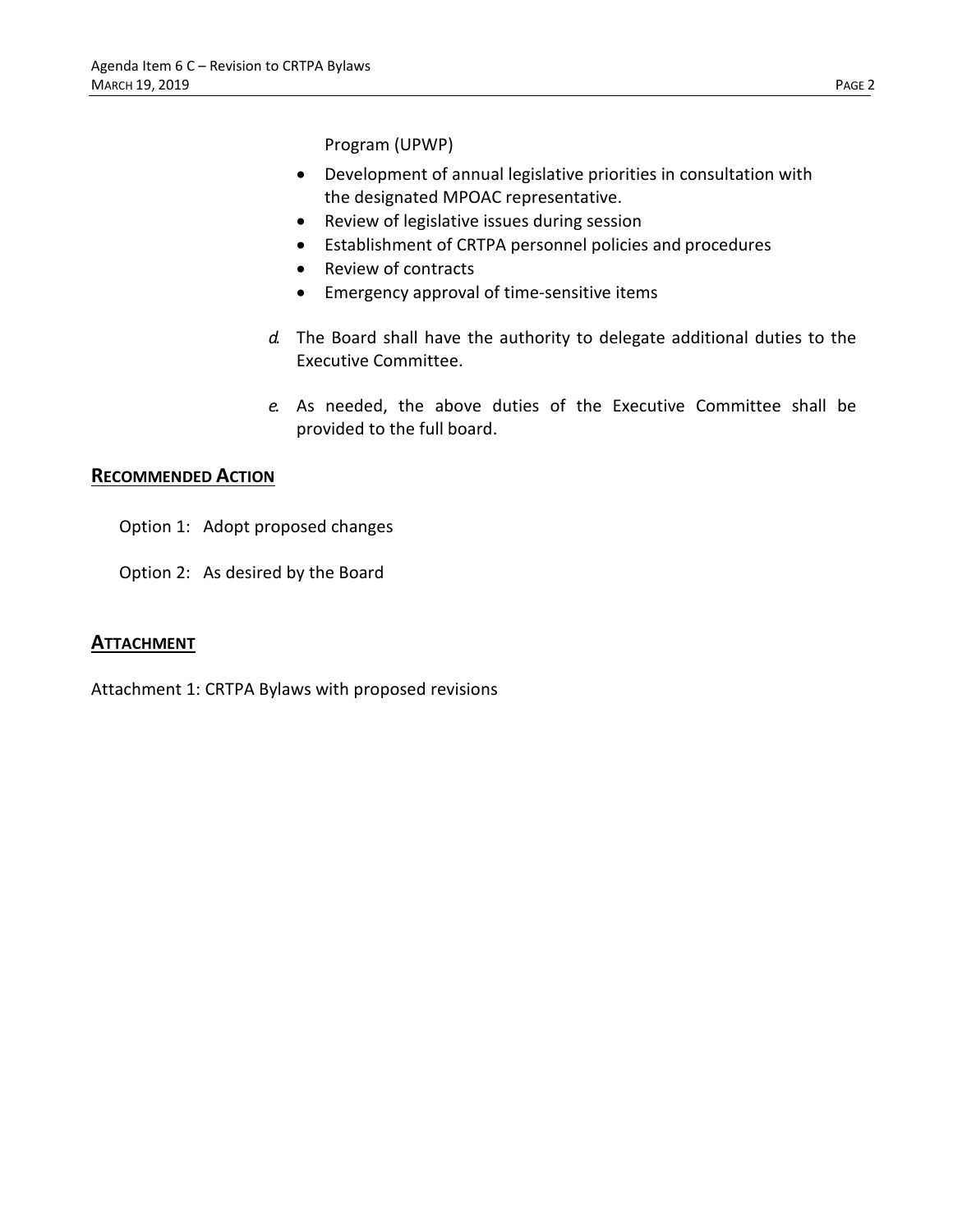# **ATTACHMENT 1**

# **CAPITAL REGION TRANSPORTATION PLANNING AGENCY REVISED BYLAWS, POLICIES AND PROCEDURES**

*Revised March 21, 2017*

*Revised March 19, 2019*

- **I. Organization Name**
- **II. Preamble**
- **III. Purpose**
- **IV. CRTPA Bylaws**
- **V. CRTPA General Policies**
- **VI. CRTPA Specific Policies**
- **VII. CRTPA Long-Range Transportation Plan Amendment**
- **VIII. Funding**
- **IX. Notices**

# **I. Organization Name**

The name for the Metropolitan Planning Organization (MPO) is the Capital Region Transportation Planning Agency (CRTPA).

#### **II. Preamble**

The following sets forth the Bylaws, Policies and Procedures that shall serve to guide the proper functioning of the urban transportation planning process by the CRTPA. The intent is to provide policies and procedures for the CRTPA and its Standing Committees for fulfilling the requirements of the Interlocal Agreement that creates the CRTPA; the applicable provisions of federal law; and the applicable provisions of Chapter 339.175, Florida Statutes. Any interpretations of the Interlocal Agreement by these bylaws shall be the preferred interpretation for the CRTPA unless there is a direct and express conflict with the Interlocal Agreement. Furthermore, all provisions contained in these Bylaws shall be interpreted to be consistent with all applicable state and federal law.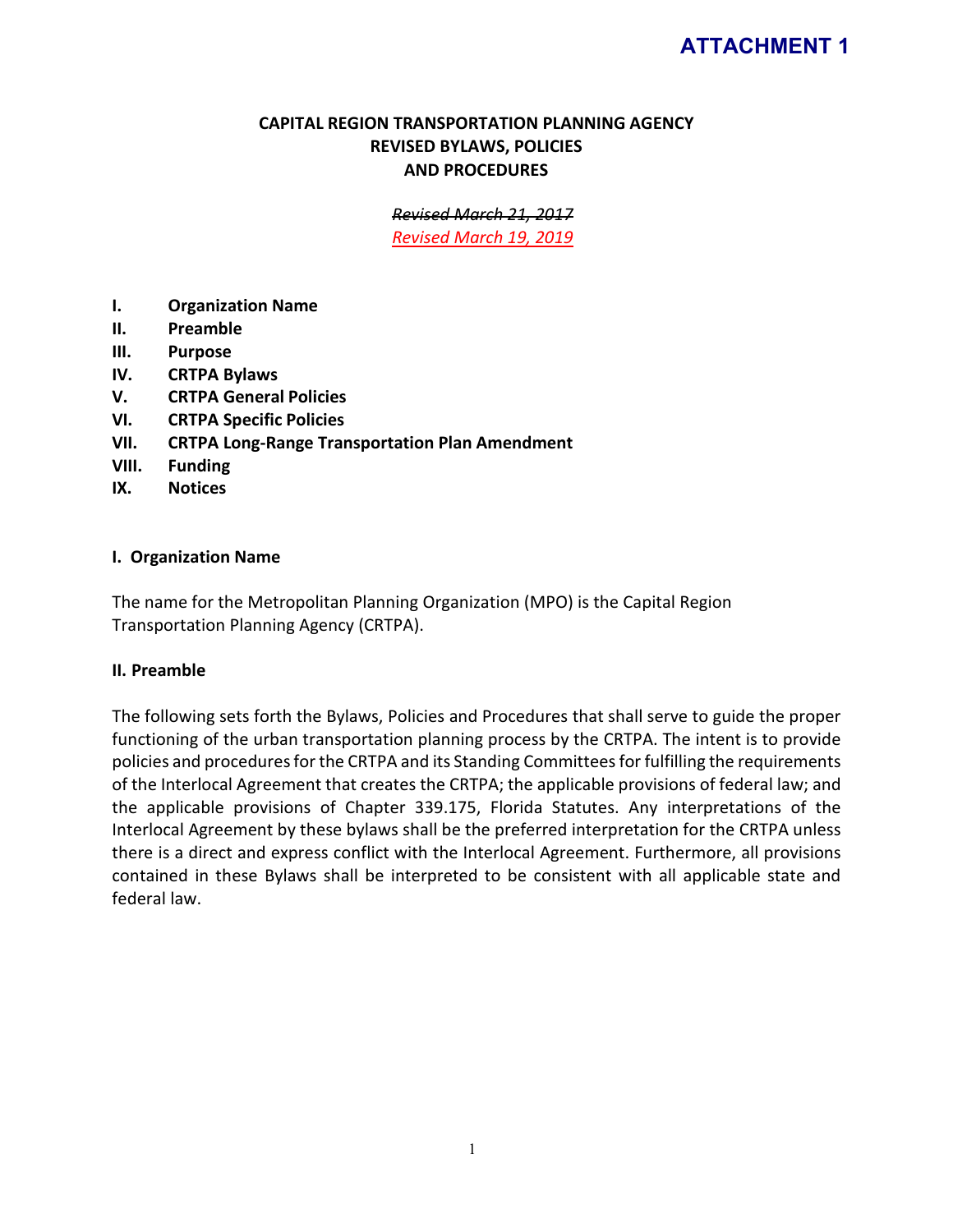#### **III. Purpose**

Pursuant to Section 339.175, Florida Statutes, the purpose of the CRTPA is:

- A. To assist in the safe and efficient management, operation, and development of surface transportation systems embracing various modes of transportation in a manner that will serve the mobility needs of people and freight and foster economic growth and development within and through urbanized areas of this state while minimizing transportation-related fuel consumption, air pollution, and greenhouse gas emissions through metropolitan transportation planning processes;
- B. To develop, in cooperation with the state and public transit operators, transportation plans and programs for metropolitan areas. The plans and programs for each metropolitan area must provide for the development and integrated management and operation of transportation systems and facilities, including pedestrian walkways and bicycle transportation facilities that will function as an intermodal transportation system for the metropolitan area, based upon the prevailing principles provided in s. 334.046(1);
- C. To ensure that the process is integrated with the statewide planning process the CRTPA shall implement and ensure a continuing, cooperative, and comprehensive transportation planning process that considers all modes of transportation based on the complexity of the transportation problems to be addresses and results in coordinated plans and programs consistent with the comprehensively planned development of this affected metropolitan area in cooperation with the Florida Department of Transportation ("Department");
- D. To ensure that the process is integrated with the statewide planning process the CRTPA shall develop plans and programs that identify transportation facilities that should function as an integrated metropolitan transportation system, giving emphasis to facilities that serve important national, state and regional transportation functions. For the purpose of this section, those facilities on the Strategic Intermodal System designated under s. 339.63 and facilities for which projects have been identified pursuant to s. 339.2819(4).

# **IV. CRTPA Bylaws**

# **A. Membership and Board Membership**

1. As designated by the Governor of the State of Florida, and as reflected in Article 4, Section 4.01(a) of the 2014, Interlocal Agreement, the CRTPA shall consist of voting representatives from Leon County, Gadsden County, Jefferson County, and Wakulla County; the City of Tallahassee, the City of Midway, the City of Quincy, the City of Chattahoochee, the City of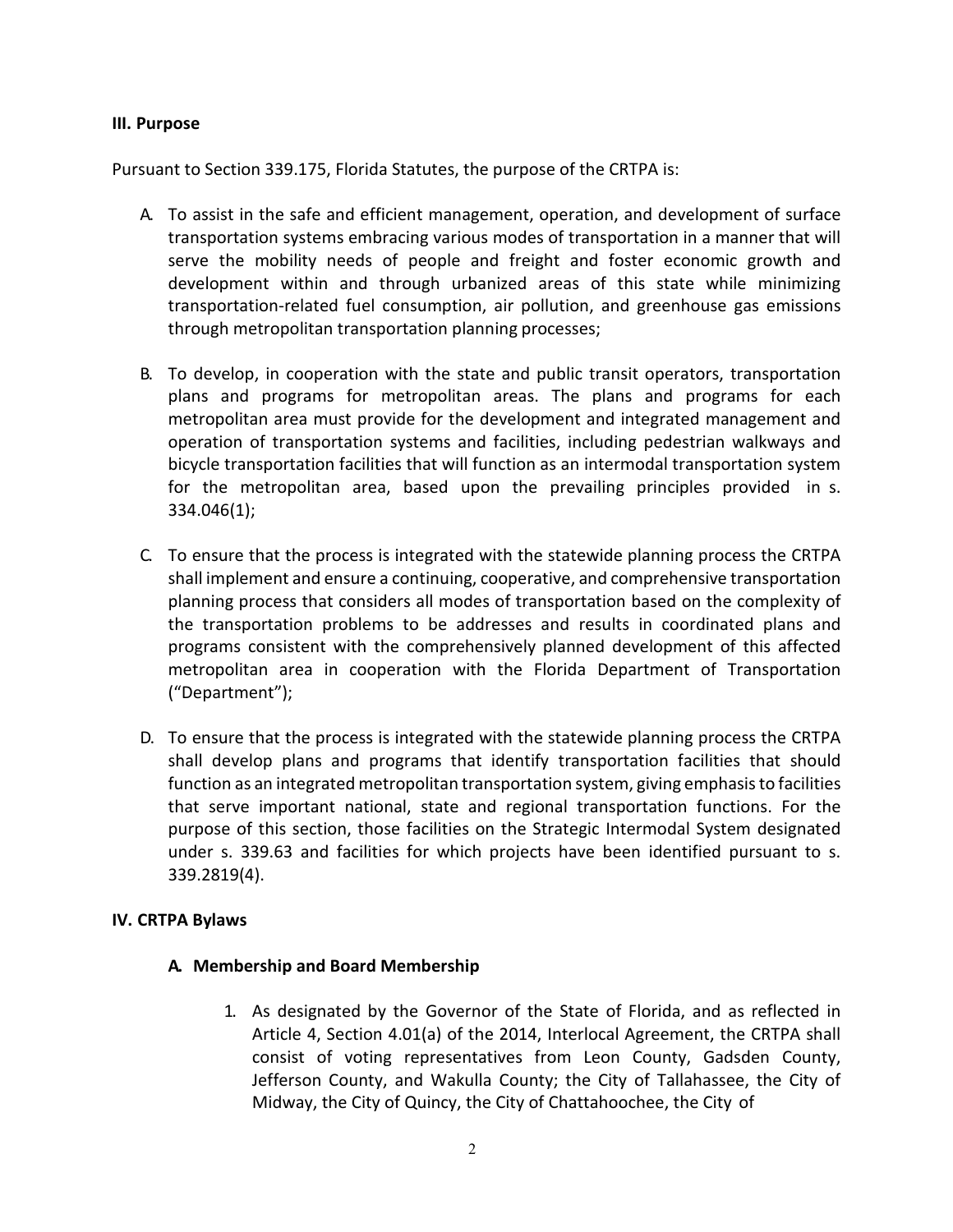Greensboro, the City of Gretna, and the Town of Havana; the Leon County School Board; and one non-voting representative from the Department of Transportation.

| <b>Governmental Entity</b>       | <b>Number</b><br>οf | <b>Voting</b><br><b>Points</b> |
|----------------------------------|---------------------|--------------------------------|
|                                  | <b>Members</b>      |                                |
| Leon County School Board         |                     |                                |
| Jefferson County <sup>1</sup>    |                     |                                |
| Gadsden Cities <sup>2</sup>      |                     | 5                              |
| Wakulla County <sup>3</sup>      |                     | 8                              |
| Gadsden County                   |                     | ጸ                              |
| Leon County <sup>4</sup>         |                     | 37                             |
| City of Tallahassee <sup>5</sup> |                     | 37                             |
| Total                            |                     | 100                            |

The weighted vote of the voting members is as follows:

*1 The County Representative will also represent the City of Monticello.*

*2 The Cities of Chattahoochee, Greensboro, Gretna, Havana, Midway and Quincy will consolidate their membership and weighted vote into one membership.*

*3 The County Representative will also represent the Cities of St. Marks and Sopchoppy.*

*4 The number of voting members is determined by the Leon County.*

*5 The number of voting members is determined by the City of Tallahassee.*

As provided in Section 4.01(a)(1) of the Interlocal Agreement, for Leon County and the City of Tallahassee, the number of voting points is determined by the number of voting members as agreed upon by the Leon County Board of County Commissioners and the City of Tallahassee respectively.

- 2. The City of Tallahassee and Leon County commissions may change the number of their members to serve as members of the CRTPA Board no more than once annually. Similarly, Cities consolidating their memberships and weighted vote may reverse such consolidation no more than once annually. Should any membership adjustments be made pursuant to this section, the governmental entity shall notify the Executive Director of the CRTPA in writing of such change. The written notice shall specifically reference this section as the basis for the change.
- 3. Board members from participating governments which have one voting member may designate an alternative member of that government to vote in the absence of the appointed member. Such designation may be changed no more frequently than annually, unless the alternate leaves office. A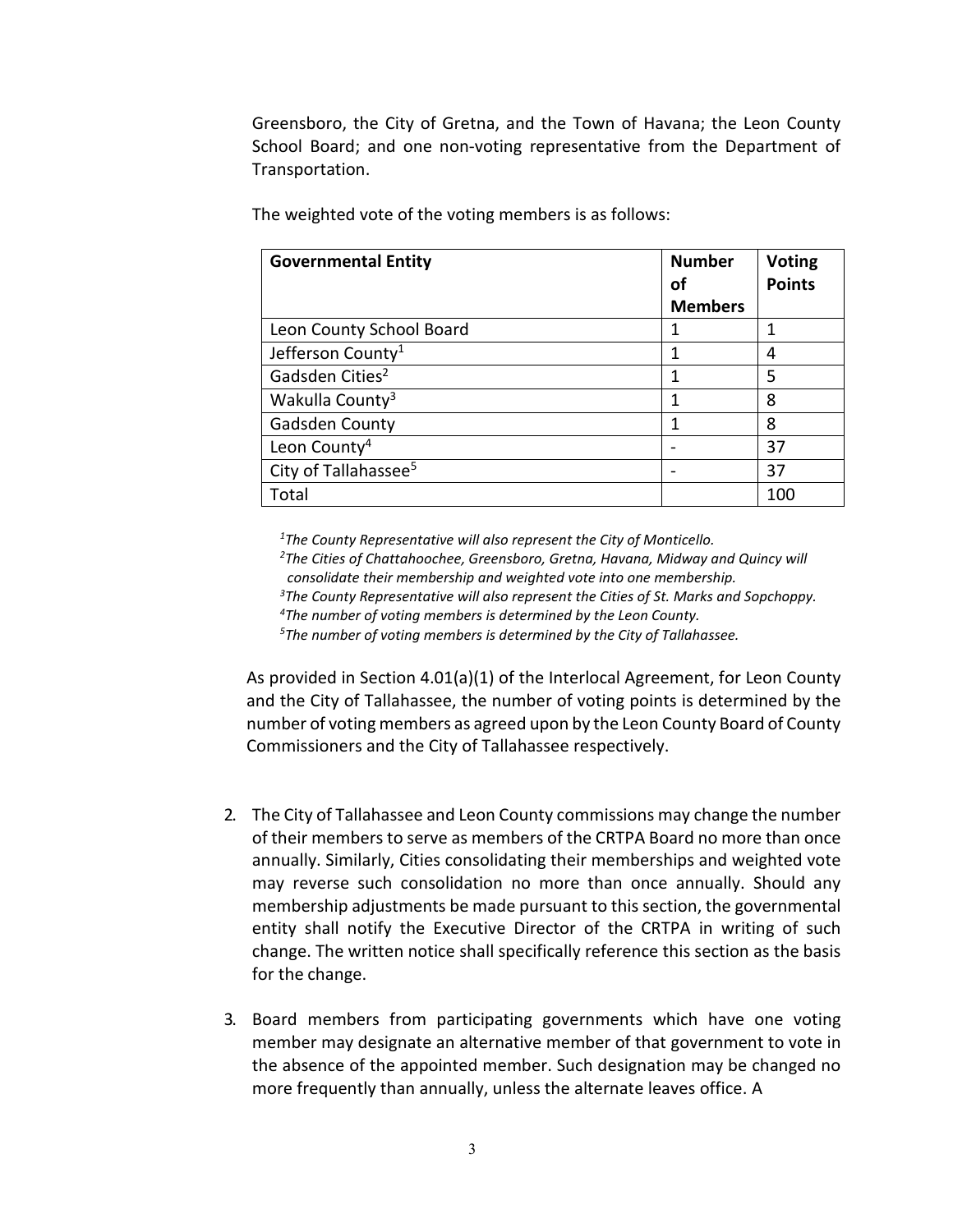participating governmental entity that selects an alternative member shall notify the CRTPA in writing of that selection. No Board Member may vote by proxy.

- 4. As provided by Section 6.04 of the Interlocal Agreement, the Board may delegate authority to one or more of its members to act on behalf of the Board and may delegate certain duties to the Executive Director.
	- a. Delegation to one or more Board Members shall be pursuant to a majority vote of the Board, which shall identify the member(s) to whom authority is delegated, specify the scope (and time period if appropriate) for the delegation, and whether action of the Board member(s) shall be subject to Board ratification or approval. Any such delegation shall be subject to the requirements of the Sunshine Law, when applicable. The scope and time period of the delegation shall be appropriate for the intended purpose, and shall be limited as necessary to comply with law. When practicable, the action of the Board members shall be subject to Board ratification or approval.
	- b. Delegation to the Executive Director shall be pursuant to a majority vote of the Board, which shall specify the scope, direction and purpose for the delegation and whether the action of the Executive Director shall be subject to ratification or approval of the Board, Board members or the Chairperson. Delegation to the Executive Director shall be subject to such limitations in scope, direction and supervision by the Board as appropriate for the intended purpose and as necessary to comply with law.

# **B. Membership Term of Office**

- 1. The membership and terms of elected officials as voting members of the CRTPA Board shall be as prescribed in Section 339.175(3) and (4), Florida Statutes, and Sections 4.01 and 4.02 of the Interlocal Agreement. Board members from participating governments which have one voting member may appoint a substitute member to serve as a member of the CRTPA Board no more frequently than once annually, unless the member leaves office.
- 2. The term of office of members of the CRTPA shall be four years. The membership of a member who is a public official automatically terminates upon said official leaving the elective or appointive office for any reason or may be terminated by a majority vote of the total membership of the governmental entity represented by the member. A vacancy shall be filled by the original appointing entity. A member may be appointed for one or more additional four-year terms. Where Counties and Cities have elected to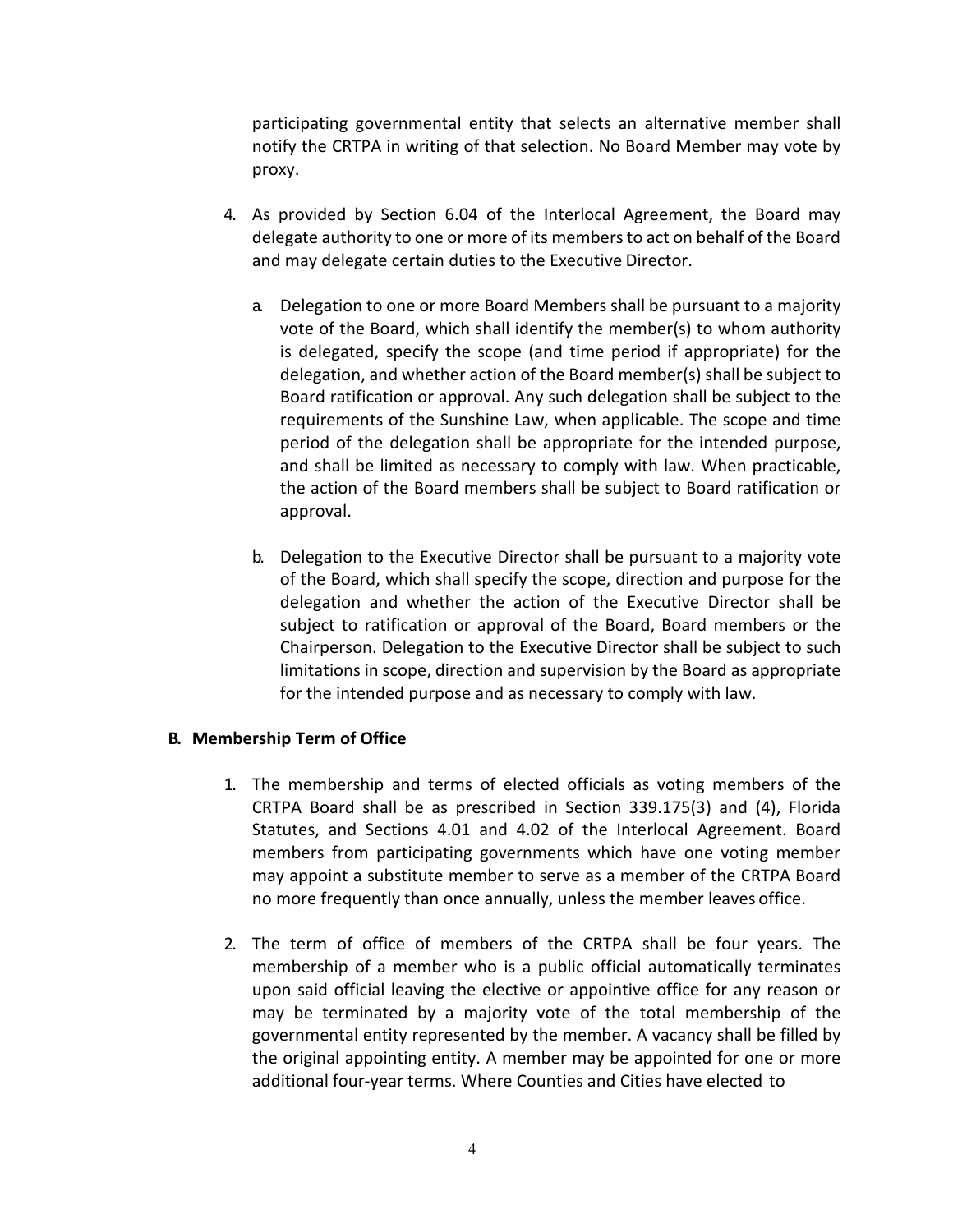consolidate their memberships and weighted vote, the term of the representative member or members shall be no less than one year from the date of designation by the consolidated entity represented by the member.

- 3. Any governmental entity performing any actions under this section shall notify the CRTPA in writing of such actions.
- 4. The CRTPA may also provide for other non-voting advisors as needed.

# **C. Officers and Duties**

- 1. The CRTPA Board shall hold an annual organizational meeting no later than the last Board meeting of the calendar year for the purpose of electing the following officers from its voting membership:
	- Chairperson
	- Vice-Chairperson
	- Representative to the Florida Metropolitan Planning Organization Advisory Council
	- Alternate representative to the Florida Metropolitan Planning Organization Advisory Council

The Chairperson and Vice-Chairperson shall be members of different member governments.

- 2. Officers shall be elected by a majority of the votes of members present at the organizational meeting. The Chairperson and Vice-Chairperson shall serve a term of one year. The representative and alternate to the Florida Metropolitan Planning Organization Advisory Council shall serve a term of three years.
- 3. The Chairperson shall preside at all meetings and shall sign official documents of the CRTPA. In the event of the Chairperson's absence, or at the Chairperson's direction, the Vice-Chairperson shall assume the powers and duties of the Chairperson. In the absence of both a Chairperson and Vice-Chairperson at a regular or special Board meeting, a temporary Chair shall be elected by majority vote at said meeting to serve as Chairman of the meeting, for this meeting alone. The Chairperson shall:
	- a. Sign, on behalf of the CRTPA, resolutions, contracts, deeds, certifications, vouchers and all other instruments whether relating to real or personal property or otherwise;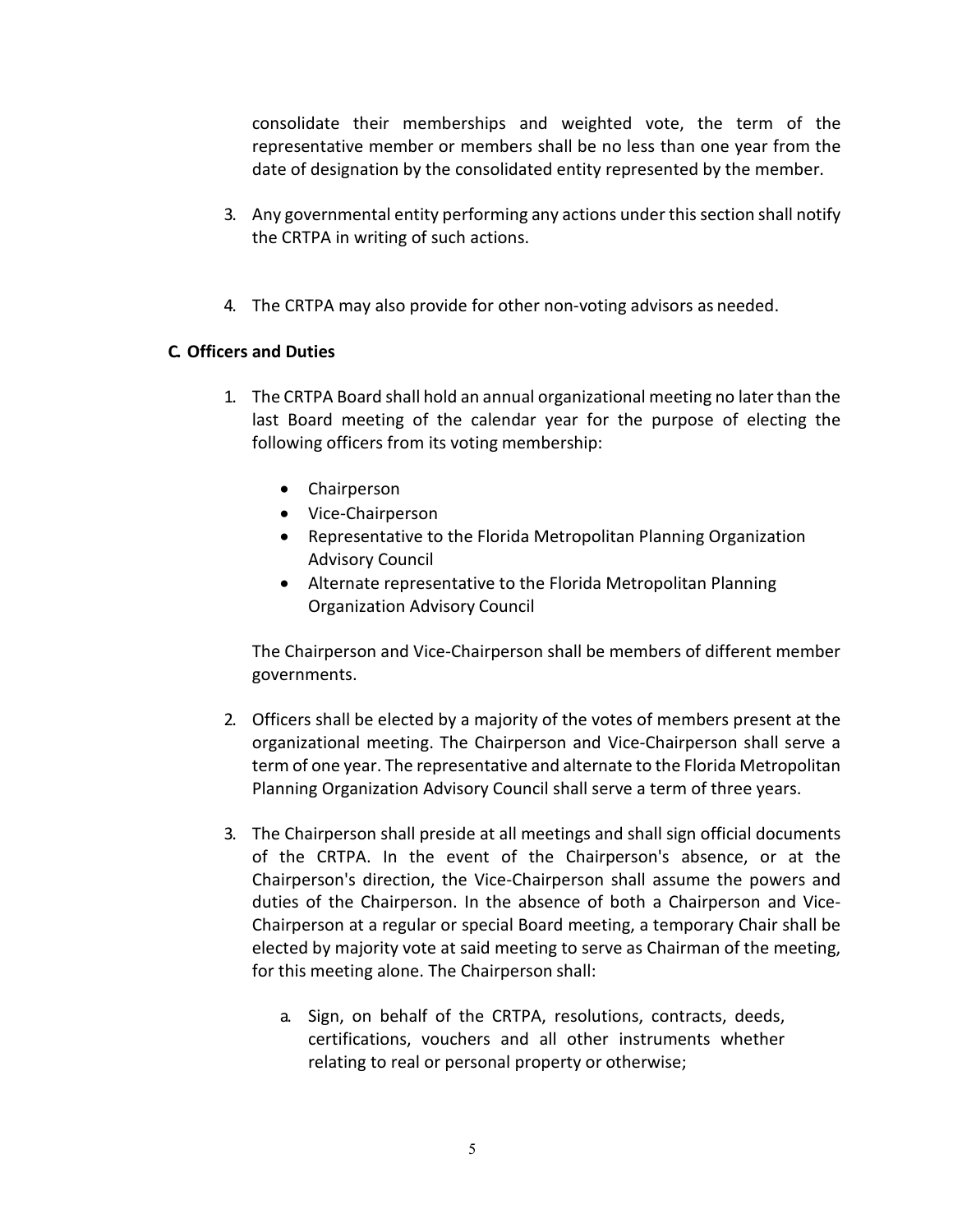- b. Appoint subcommittees as needed;
- c. Approve or revise the final agenda presented by the Executive Director;
- d. Accept agenda items from other CRTPA members with advice of the Executive Director to ensure that the addition is submitted on a timeline that allows them to be fully staffed and distributed with the regular agenda materials;
- e. Draft the annual performance evaluation of the Executive Director, distribute it to CRTPA membership for comments, and develop the final evaluation for CRTPA approval;
- f. Have authority to approve CRTPA expenditures of greater than \$5,000, but no greater than \$25,000;
- g. Have authority to approve certain personnel actions, such as salary adjustments, disciplinary actions, and final approval of staff evaluations completed by the Executive Director;
- h. Perform other duties as, from time to time, may be assigned by the Board.
- 4. If the chair is unable to serve the remainder of the chair's term, the vice-chair shall automatically become the chair and the CRTPA shall elect a new vicechair. In the event of the permanent inability of the Chairperson or Vice-Chairperson of the CRTPA to serve, a new officer(s) will be elected from the membership at the next meeting.

# **D. Administration**

The administration of the CRTPA shall be as set forth in Sections 6.01 through 6.05 of the Interlocal Agreement. The Chairperson shall serve as the principle administrative officer of the Board. The Executive Director shall serve as the principal administrator of the CRTPA's operations and staff and shall have responsibility for advising the Board regarding official CRTPA business and administration.

1. The Executive Director shall serve at the pleasure of the Board and shall report directly to the CRTPA Board for all matters regarding the administration and operation of the CRTPA and any additional personnel as deemed necessary. CRTPA staff will report directly to the Executive Director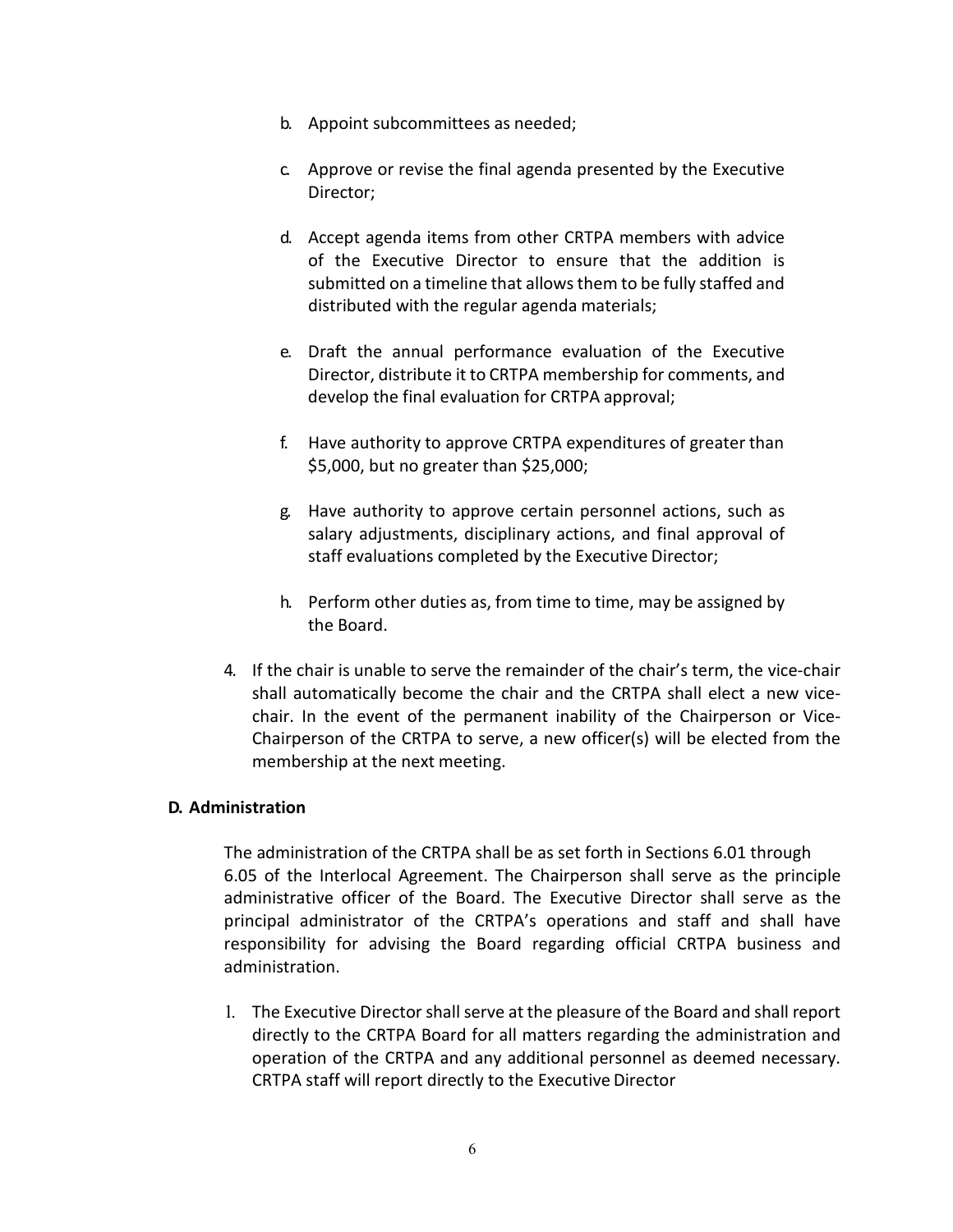and serve at the pleasure of the director. The Executive Director shall have authority to:

- a. Approve expenditures for the normal operations of staff not to exceed \$5,000;
- b. Approve routine staff travel;
- c. Hire, fire, assign duties to, and evaluate CRTPA staff, subject to review and concurrence of the Chairperson; and
- d. Sign invoices, grant applications, and routine communications with local, state and federal agencies, except in those instances when the signature of the chair is required.
- 2. The Executive Director, or designee, is responsible for the CRTPA meeting minutes and all notices and agendas for future meetings. The Executive Director shall also perform such other and additional duties as are necessary to carry out the objectives and functions of the CRTPA and the directives from the CRTPA membership.
- 3. The CRTPA General Counsel shall be under a legal services contract, the term of which is not to exceed thirty-six (36) months and shall serve at the pleasure of the Board and shall perform such duties assigned by the Board, the Chairperson or the Executive Director.
- 4. Executive Committee
	- a. The CRTPA shall establish an Executive Committee comprised of the Chair, Vice-Chair and immediate Past-Chair. The Executive Committee shall meet as directed by the Chair for any items not requiring board action. The Executive Committee at meet at least two one weeks prior to a regularly scheduled CRTPA meeting for items that will require Board action at that Board meeting.
	- b. Should the CRTPA determine that the composition of the Executive Committee, as provided for in section a, above, does not adequately provide the level of representation that the CRTPA desires, the CRTPA may expand the Executive Committee to include additional members, as the CRTPA determines is appropriate. The addition of any other members will only be for the term of the present Executive Committee. Any additional members appointed shall have the appointment automatically terminated upon the election of new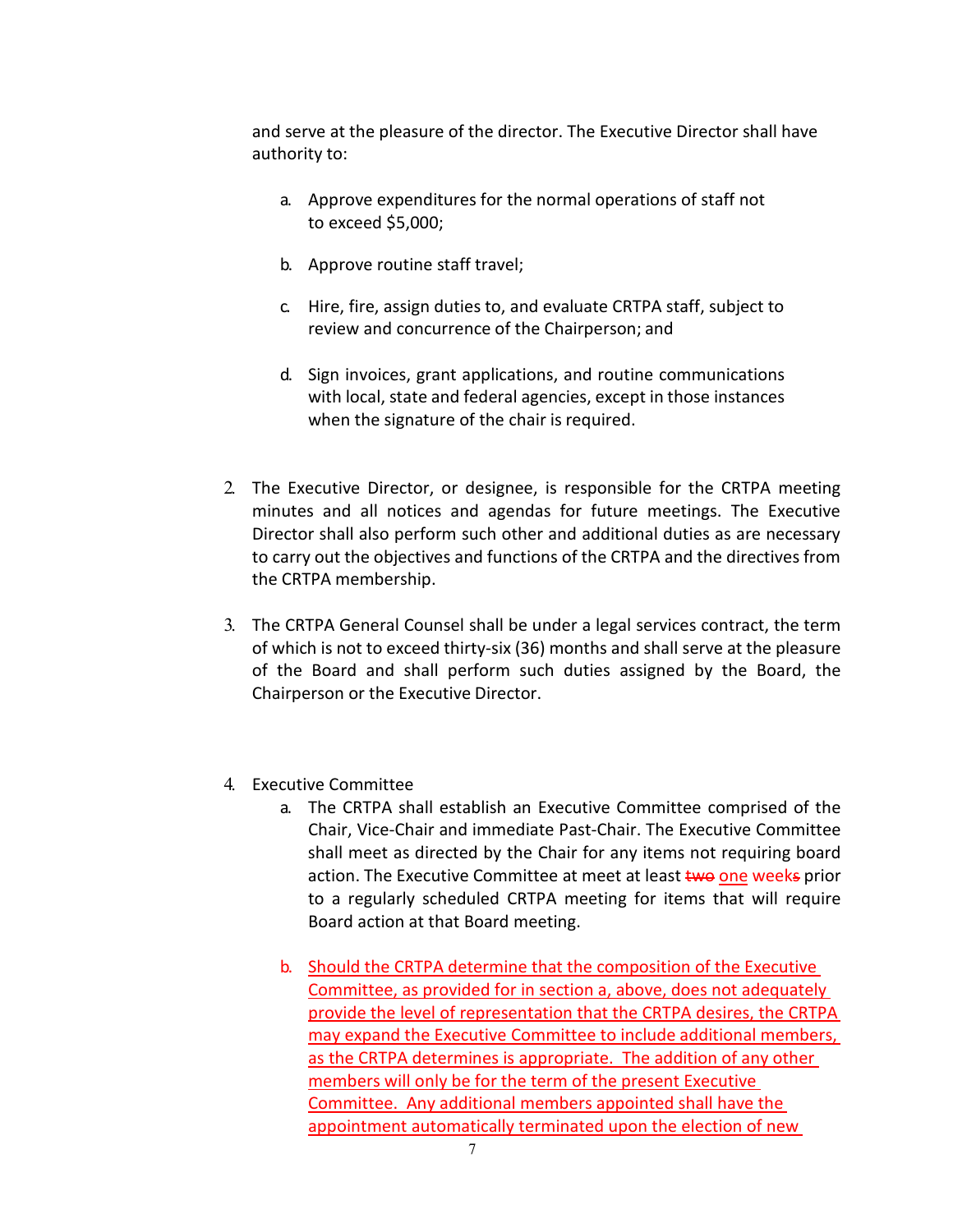officers for the CRTPA. The appointment of additional members shall be by simple majority as provided herein.

- $c$  b. The duties of the Executive Committee shall include:
	- Advise and provide direction to the Executive Director on critical issues as they arise
	- An annual evaluation of the Executive Director
	- Review of the annual CRTPA Budget and Unified Planning Work Program (UPWP)
	- Development of annual legislative priorities in consultation with the designated MPOAC representative.
	- Review of legislative issues during session
	- Establishment of CRTPA personnel policies and procedures
	- Review of contracts
	- Emergency approval of time-sensitive items
- d.  $\epsilon$ . The Board shall have the authority to delegate additional duties to the Executive Committee.
- e.  $\theta$ . As needed, the above duties of the Executive Committee shall be provided to the full board

# **E. Meetings**

- 1. Regular meetings of the CRTPA shall be held as needed in the Tallahassee City Commission Chambers or other locations designated by the Chairperson.
- 2. Meetings will be held on the third Tuesday of each month, with the exception of July and August and such other times as scheduled by the Chairperson. Meeting dates will be adjusted by the Chairperson to accommodate holidays or other conflicts.
- 3. Special meetings of the CRTPA may be called by the Chairperson, or in the absence of the chair, by the vice-chair. Special meetings may also be called on the initiative of four (4) or more voting members petitioning the chair.
- 4. There must be majority representation to constitute a quorum for the transaction of business. A quorum is defined as 51% of the voting interest of the CRTPA. An affirmative vote shall consist of a majority vote of the total quorum present. A quorum must be present for any matters to be voted on at any duly called CRTPA meeting.
- 5. Agenda materials for the CRTPA meetings shall be distributed to Board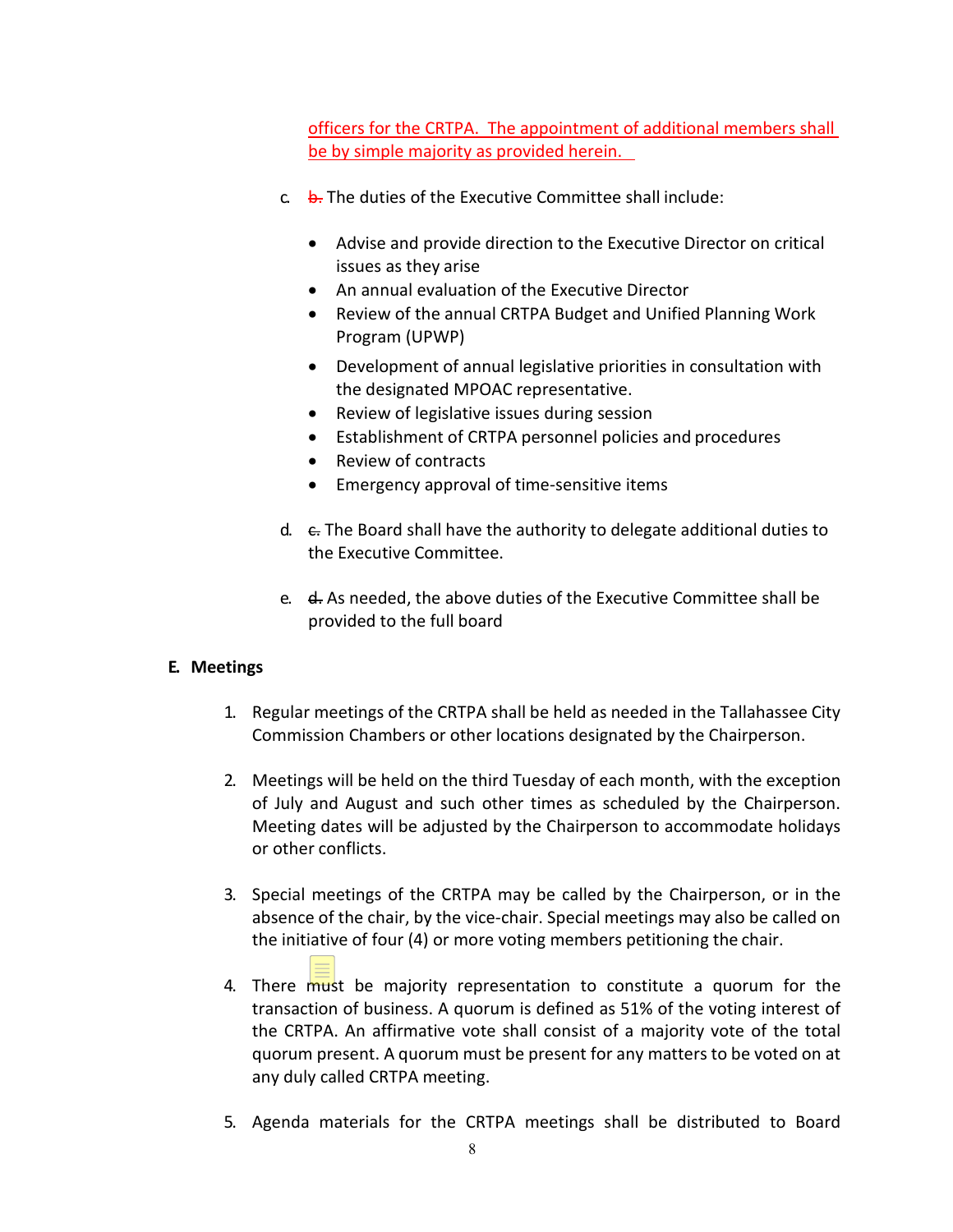Members no later than seven days prior to the meeting, unless otherwise decided by the Chairperson. Supplemental materials shall be provided to the Board Members as soon as practicable.

6. Meetings will be open to the public. Citizen comments and suggestions are welcomed. Any group which requests in writing will be notified of CRTPA meetings. Members of the public are allowed to speak on any items not on the Agenda during the Public Comment period, with established time limits, and by providing a Speaker Card at the CRTPA meeting as set out in section F.

Members of the public are allowed to comment on items on the agenda at the appropriate time following the same established rules for time limits and providing speaker cards.

- 7. The CRTPA may choose to hold workshops from time to time. A quorum shall not be necessary for conducting a workshop; however, all workshops shall be noticed in the same manner as regular meetings of the CRTPA.
- 8. The most current edition of Roberts Rules of Order Revised is the adopted rule of meeting procedure. The Chairperson (or the Vice Chairperson when serving as Chairperson) shall preside at all meetings.
- 9. The General Counsel or his designee shall serve as the "parliamentarian. The CRTPA General Counsel shall advise the Chairperson and the Board at the direction of the Chairperson.
- 10. CRTPA meetings will be recorded and minutes will be prepared.
- 11. Where a Super-Majority Vote is required by the Interlocal Agreement or CRTPA Bylaws, such Super-Majority Vote shall be defined as two-thirds of the vote of the Board members in attendance and no less than 67 points, regardless of the number of members in attendance.
- 12. The Executive Director shall serve as the clerk of the CRTPA.
- 13. As necessary, subcommittees and the chair of subcommittees shall be designated by the chair to investigate and report on specific subject areas of interest to the CRTPA. A subcommittee shall consist of at least three members.

#### **F. Citizen Participation at Board Meetings**

1. Citizen comments will be accepted during the meeting during the public comment portion of an action item or the designated Citizen Comment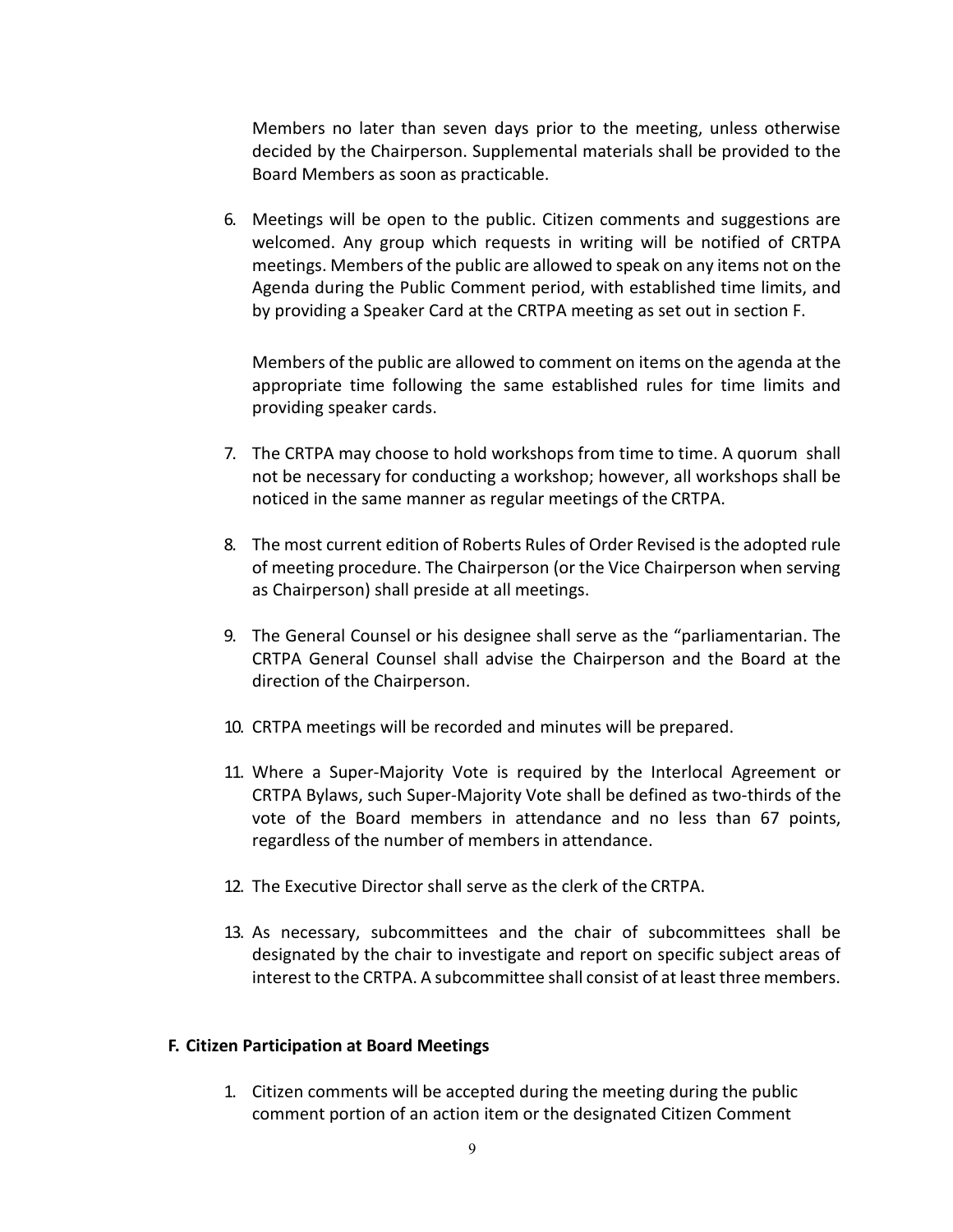section of the meeting agenda.

- 2. Citizens may speak on issues related to the approved agenda or any issue for which the CRTPA has the statutory authority to act upon.
- 3. In order to maintain an orderly flow of public comment, citizens will be asked to complete a Request to Speak card. If the citizen is unable to complete the card, s/he will be assisted by the CRTPA staff.
- 4. Citizens will be allowed to speak for three minutes.
- 5. Large groups of citizens wishing to speak are encouraged to designate a spokesperson to represent their views.

# **G. Bylaw Amendments**

The CRTPA Bylaws may be amended by a majority vote of the CRTPA. The CRTPA Board may adopt resolutions as necessary to implement, supplement or clarify the CRTPA Bylaws, but shall not substantively alter the policies or procedures contained in the Bylaws except upon a Super-Majority Vote. No less often than annually, the Board shall consider amendments to the Bylaws to incorporate prior resolutions issued by the Board, as appropriate.

# **H. Creation of Committees**

The following committees have been created by the CRTPA, are ratified herein and shall serve as standing committees, with membership subject to appointment by the CRTPA Board:

- 1. The Technical Advisory Committee (TAC), which shall function as provided in Section 339.175(6)(d) and (8)(b), Florida Statutes, and as otherwise directed by the CRTPA Board. The TAC serves at the pleasure of the Board.
	- a. The TAC serves in an advisory capacity to the CRTPA on matters related to coordinating transportation planning and programming including, but not limited to, review of CRTPA related transportation studies, reports, plans and programs. The TAC shall assist the CRTPA by providing technical resources and recommendations as requested.
	- b. The membership of the TAC must include, whenever possible, planners; engineers; representatives of local aviation authorities, port authorities, and public transit authorities or representatives of aviation departments, seaport departments, and public transit departments of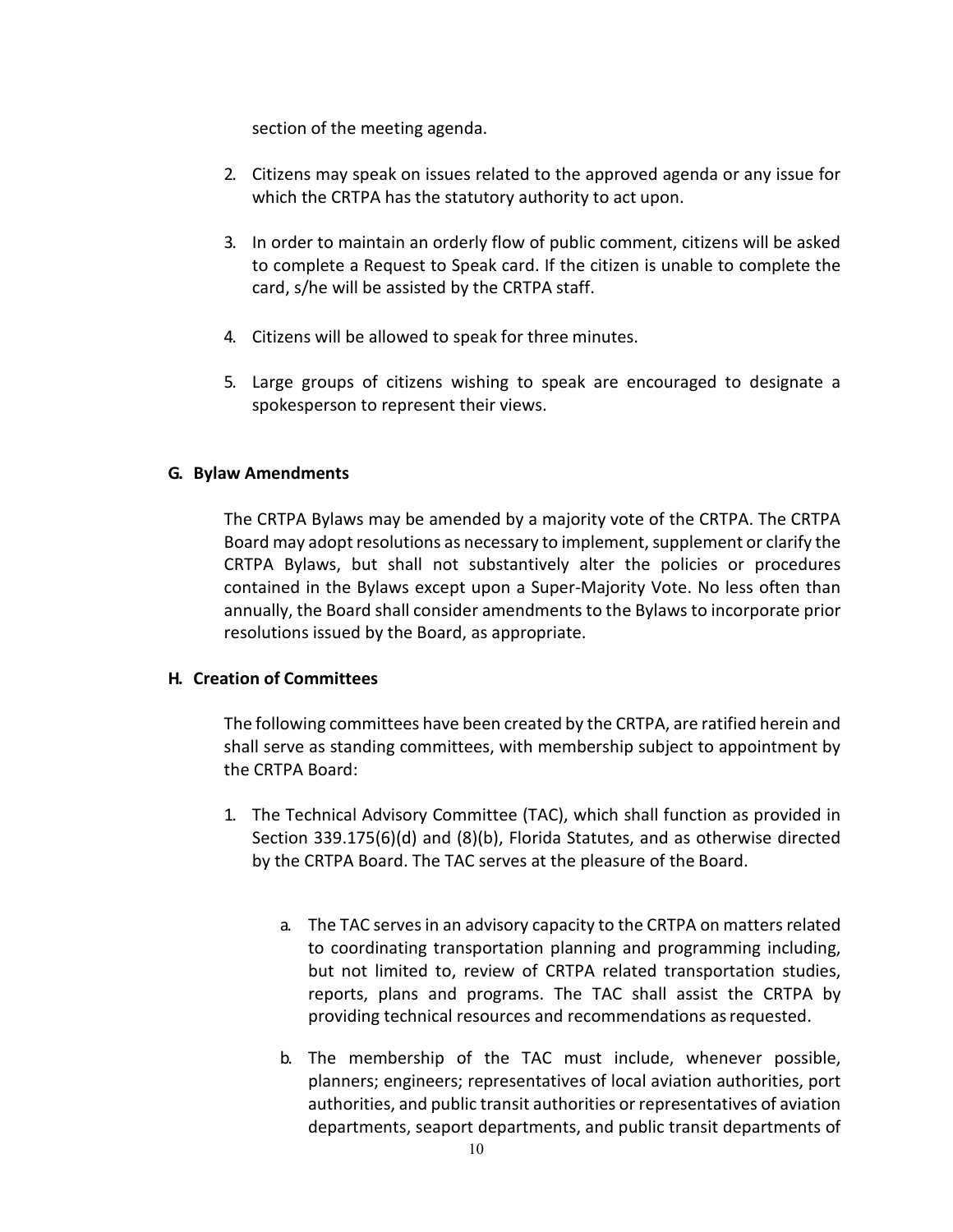municipal or county governments, as applicable; the school superintendent of each county within the jurisdiction of the CRTPA or the superintendent's designee; and other appropriate representatives of affected local governments.

- c. In addition to any other duties assigned to it by the CRTPA or by state or federal law, the TAC is responsible for considering safe access to schools in its review of transportation project priorities, long-range transportation plans, and transportation improvement programs, and shall advise the CRTPA on such matters.
- d. In addition, the TAC shall coordinate its actions with local school boards and other local programs and organizations within the metropolitan area which participate in school safety activities, such as locally established community traffic safety teams. Local school boards must provide the CRTPA with information concerning future school sites and in the coordination of transportation service.
- e. The TAC shall have additional advisory (non-voting) members as the CRTPA deems advisable.
- f. Each member of the TAC is expected to demonstrate interest in the technical advisory committee's activities through attendance at the regularly scheduled meetings except for reasons of an unavoidable nature. A majority of the TAC may recommend the removal of any member who fails to attend, or arrange for an alternate to attend, three or more meetings in a one-year period. Such recommendations shall be forwarded to the appointing agency or governmental unit through the CRTPA Executive Director.
- 2. The Citizens Advisory Committee (known as the Citizens Multimodal Advisory Committee) (CMAC), which shall function as provided in Section 339.175(6)(e)1 and (8)(b), Florida Statutes, and as otherwise directed by the CRTPA Board. The CMAC serves at the pleasure of the Board. The membership on the CMAC must reflect a broad cross-section of local residents with an interest in the development of an efficient, safe, and cost- effective multimodal transportation system. Minorities, the elderly, and the handicapped must be adequately represented as well as representatives and users of various transportation modes.
	- a. The community at large shall be represented in the transportation planning process by the CMAC. The CMAC serves in an advisory capacity to the CRTPA for the purpose of assisting in the formulation of the CRTPA's goals and objectives, seeking reaction to planning proposals and providing comment with respect to the concerns of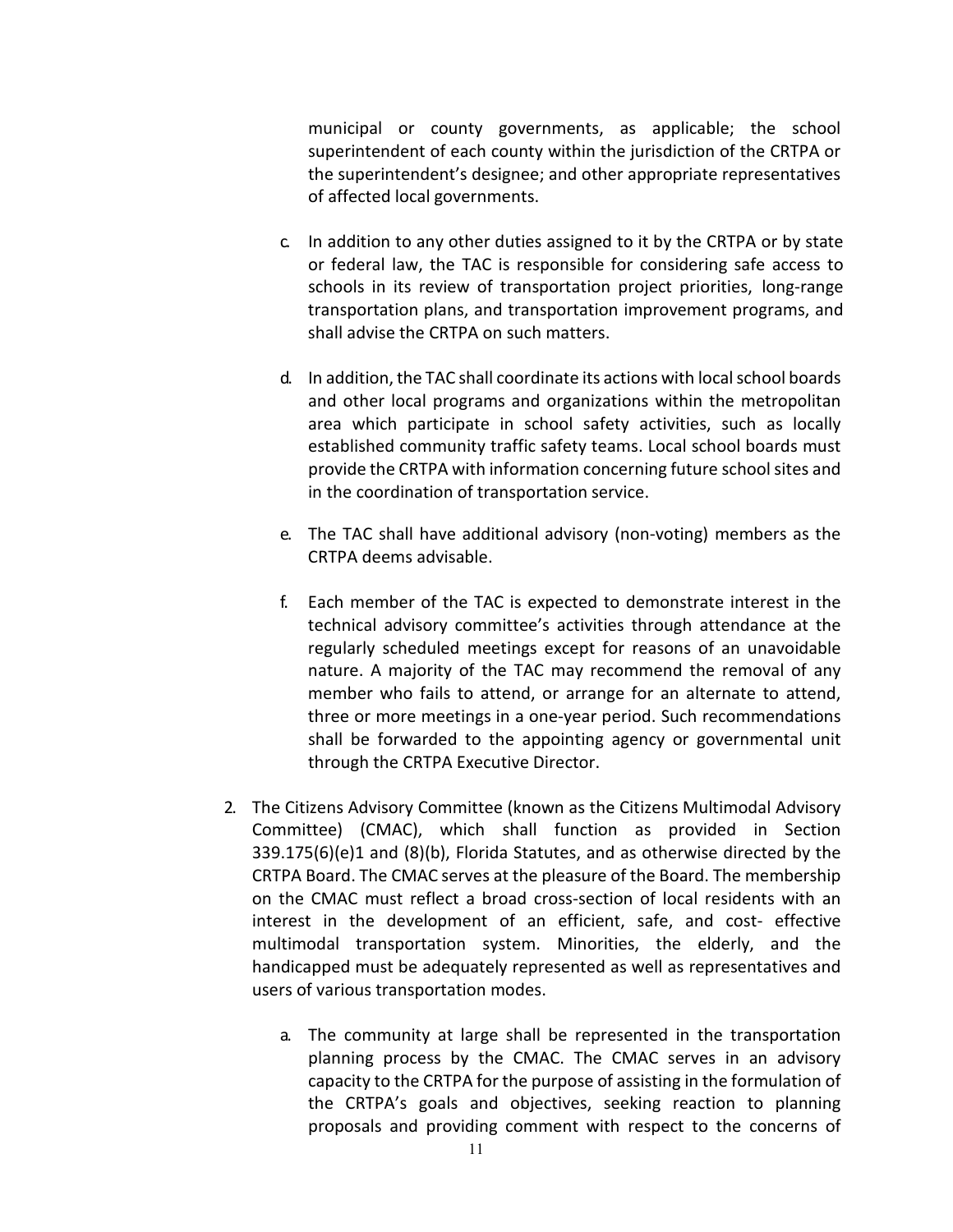various segments of the population regarding their transportation needs.

b. Notwithstanding the above provisions, the CRTPA may, with the approval of the department and the applicable federal governmental agency, adopt an alternative program or mechanism to ensure citizen involvement in the transportation planning process.

# **V. CRTPA General Policies**

- A. The CRTPA agenda will be limited to required items only as determined by the Chairperson. Board Members are requested to coordinate with the Executive Director on those items that they wish to have considered, so that they can be adequately staffed prior to being heard by the Board.
- B. The Executive Director is directed to assist the Chairperson in scheduling important matters for Board consideration, where practicable, for at least one discussion meeting prior to scheduling the matter for Board action at a subsequent meeting. Notwithstanding the foregoing, unless otherwise provided by law, Board action shall not be delayed nor subject to challenge simply because it was acted upon at the same meeting at which it was first discussed by the Board. Workshops, retreats and delegated subcommittees of Board Members shall also be considered as methods of exchanging information and opinions on and focusing the analysis of important matters that may later come before the Board for action.

#### **VI. CRTPA Specific Policies**

- A. Any policy that affects planning efforts and not administration nor procedural policies of the CRTPA shall be adopted solely by resolution and not become part of these bylaws. Examples of this are resolutions that promote bicycle and pedestrian transportation, preservation of right-of-way, and consideration of the needs of the Transportation Disadvantaged in plan development. All resolutions will be kept in a separate section of each member's agenda book for reference purposes.
- B. A majority vote will be required by the CRTPA when amending, adding, or deleting projects from the Transportation Improvement Program (TIP), the Priority Project List, any Project Development and Environment Study, and any intersection improvement study requiring the approval of the CRTPA. Per Chapter 339.175(13) Florida Statutes, any amendment that affects projects in the first three years of the TIP must be approved on a recorded roll-call vote or hand-counted vote of a majority of the membership present.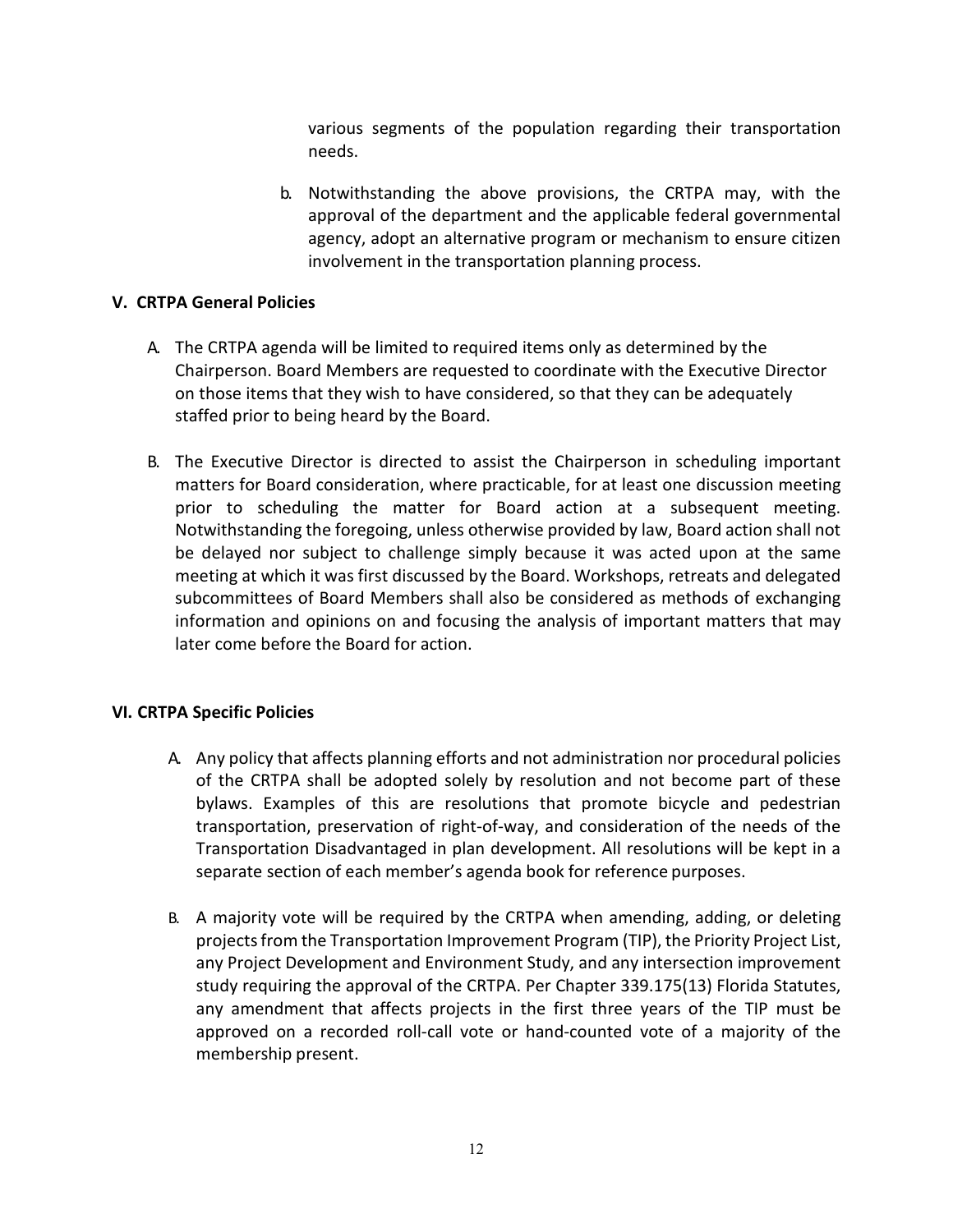# **VII. Modifications to the Long-Range Transportation Plan**

- A. A request to amend the Long-Range Transportation Plan (LRTP) will be reviewed by the TAC to determine the technical applicability of the proposal for plan inclusion or removal and the CMAC recommendation, CRTPA Staff recommendation, and the recommendation of the TAC will be forwarded to the CRTPA Board.
- B. If the CRTPA Board determines that the proposed amendment should be considered, the CRTPA Board may initiate the established plan amendment process in compliance and consistent with procedures established in Chapter 339 Florida Statutes and all applicable federal code. Per Chapter 339.175, Florida Statutes, any amendment that affects projects in the first three years of the LRTP must be approved on a recorded roll-call vote or hand-counted vote of a majority of the membership present.
- C. In addition to the required public notification and public hearing of the plan amendment(s), efforts to communicate the plan amendment to the traditionally underserved (populations protected by Title VI of the Civil Rights Act of 1964) will be made and documented.

# **VIII. Funding of the CRTPA**

- A. Each member government shall pay a proportional share of the operating costs of the CRTPA, over and above the amount annually provided by federal and state sources. Proportional costs are based on population. To the extent that funding allocated for CRTPA operations is exceeded by expenses, the balance shall be funded by the members, with the exception of the Leon County School Board, in proportion to their weighted vote without consideration of the weighted vote of the Leon County School Board. The Leon County School Board shall provide in-kind services in lieu of direct funding for CRTPA operations. Unless otherwise agreed by the parties hereto, any change in the weighted voting occurring during the CRTPA's fiscal year shall result in a proration of financial responsibility of the members.
- B. The CRTPA staff will perform only those services required by applicable Federal Code and State Statute. If tasks are requested by the CRTPA that are not part of the statutory duty of the CRTPA staff, additional funding will be provided by the member governments.
- C. An estimate of the amount will be made known in the annual Unified Planning Work Program, prior to July 1. Concurrent with the adoption of the Final Unified Planning Work Program the CRTPA will adopt its budget. The Unified Planning Work Program is the de facto budget of the CRTPA.
- D. Payment of funds by participating governments will be made to the CRTPA no later than December 31.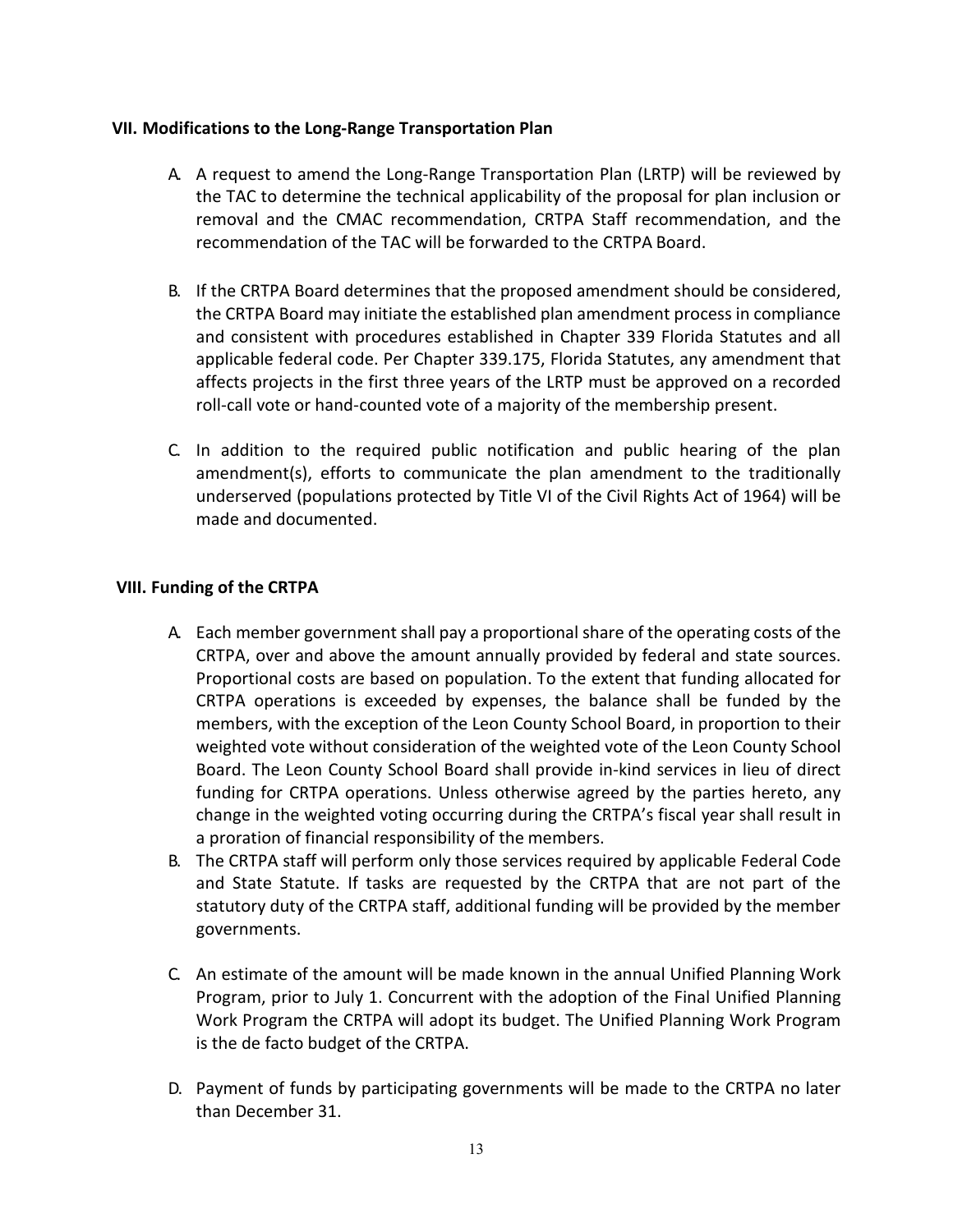#### **IX. Notices.**

All notices, demands and correspondence required or provided for under this Agreement shall be in writing and delivered in person or dispatched by certified mail, postage prepaid, return receipt requested. Notice required to be given shall be as follows, addressed to the current incumbent:

#### *City of Tallahassee*

Mayor City Attorney 300 South Adams Street 300 South Adams Street Tallahassee, FL 32301 Tallahassee, FL 32301

#### *Leon County Board of County Commissioners*

Chairperson County Attorney Tallahassee, Florida 32301 Tallahassee, Florida 32301

#### *Gadsden County Board of Commissioners*

Chairperson 9-B East Jefferson Street Post Office Box 1799 Quincy, Florida 32353-1799

#### *Jefferson County Board of County Commissioners*

Chairperson 1 Courthouse Circle Monticello, FL 32344

#### *Wakulla County Board of County Commissioners*

Chairperson 3093 Crawfordville Highway Post Office Box 1263 Crawfordville, FL 32326

#### *Gadsden County Municipalities*

Mayor **Mayor** City Manager City of Chattahoochee City of Chattahoochee P.O. Box 188 P.O. Box 188 Chattahoochee, FL 32324 Chattahoochee, FL 32324

Mayor **Manager** Manager Manager Town of Greensboro Town of Greensboro 150 E 11th Street 150 E 11th Street Greensboro, FL 32330 Greensboro, FL 32330

301 S. Monroe Street, 5th Floor 301 S. Monroe Street, Suite 202